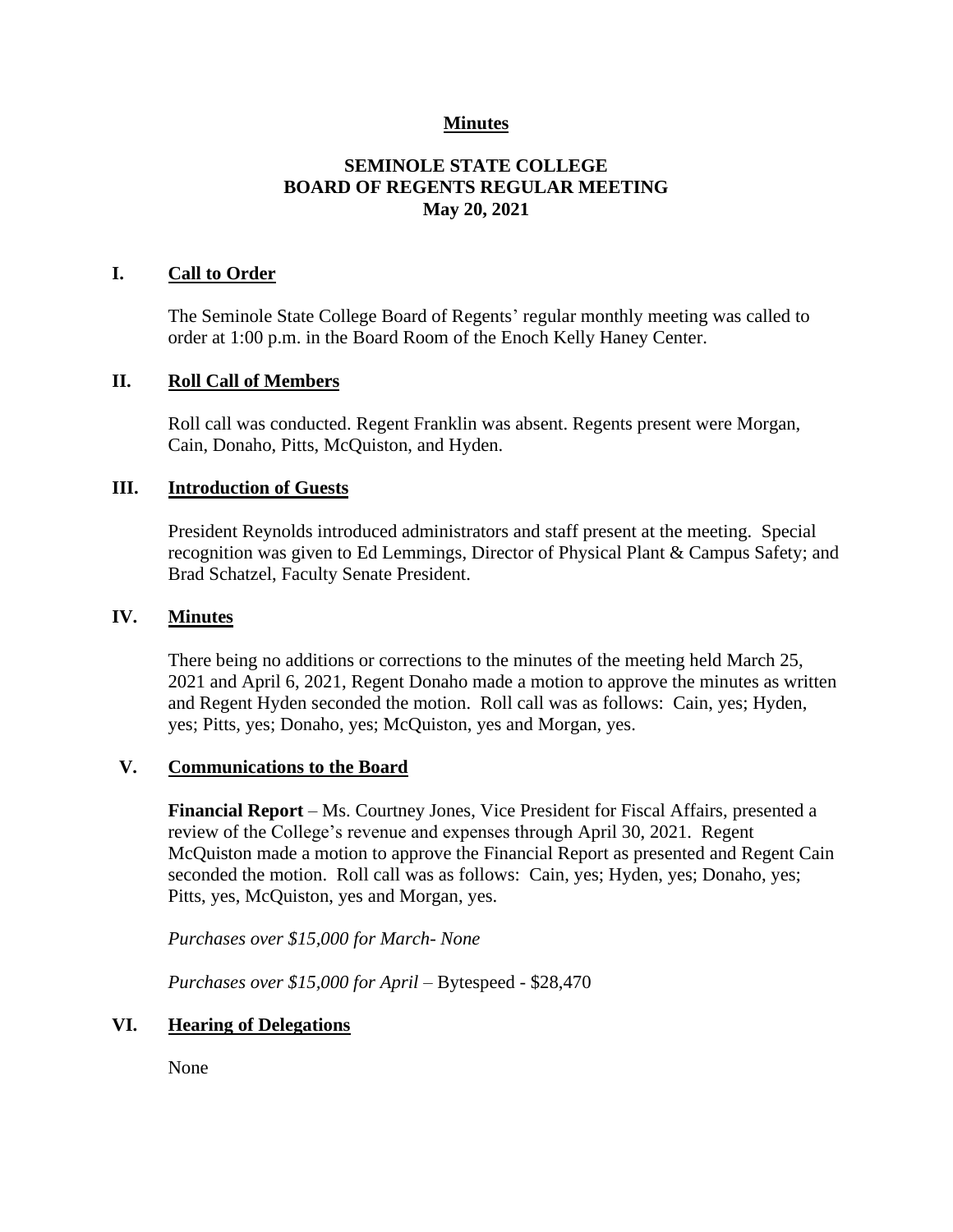# **VII. President's Report**

President Reynolds discussed items under the President's Report and the Business portion of the agenda by utilizing a PowerPoint presentation. (See enclosed copy of the PowerPoint presentation)

*Personnel Update* – President Reynolds informed the Board that Albert Rice has been hired as a GEAR UP Coordinator, Melanie Rinehart has been appointed as the Director of Distance Education and Edie Cathey has been appointed the Financial Aid Director. A retirement letter has been received from Ronnie Williamson, Upward Bound Math/Science I Coordinator and a letter of resignation has been received from Misty Cooper, GEAR UP Advisor.

*June Board Meeting Date Change* – President Reynolds told the Board members that the June Board meeting date has been changed to June 16, 2021.

*Campus Activities* – President Reynolds gave the Board members information about the following campus activities:

- March students of the month were Beth Denny, Dassie May, Andrew Terrell, Laura Jacene, Abigail Daily
- PLC class members visited the OKC Philharmonic, observed Earth Day, and heard from Regent Ray McQuiston about recycling and sustainability
- Regent Ryan Pitts was confirmed by the Oklahoma Senate for a 7-year term
- The SSC baseball team volunteered with "A League of Their Own"
- Congressman James Lankford visited campus on April 7<sup>th</sup>
- Seminole Nation donated several boxes of hand sanitizer for students, faculty, and staff
- The SSC Aggie Club held an interscholastic meet on campus
- GEAR UP students Connor Childs, Courtney Brydon, and Nyla Walker were selected for a national internship program
- A luncheon was held to honor faculty, staff and students who held leadership positions, had milestones, or were retiring this year
- The SSC Educational Foundation held its annual recognition banquet to honor former alumni Will Hunt, Holly Hanan, Brooke Case, and Heather Annis. Also, the Distinguished Service Award was presented to Dr. Jim Cook
- PTK observed Earth Day by participating in the "Great American Cleanup" Day
- Psi Beta held their induction ceremony
- The 2021 PLC graduates where honored with the presentation of awards
- Regent Ryan Franklin was re-appointed for another 7-year term
- OACC honored several All-Oklahoma Academic Team members from SSC: Tema Yargee, Michelle Mayfield, and Taryn Washburn. One incoming student, Brent White was awarded the OACC tuition waiver.
- A ribbon cutting was held for the opening of the Virtual Learning Lounge on campus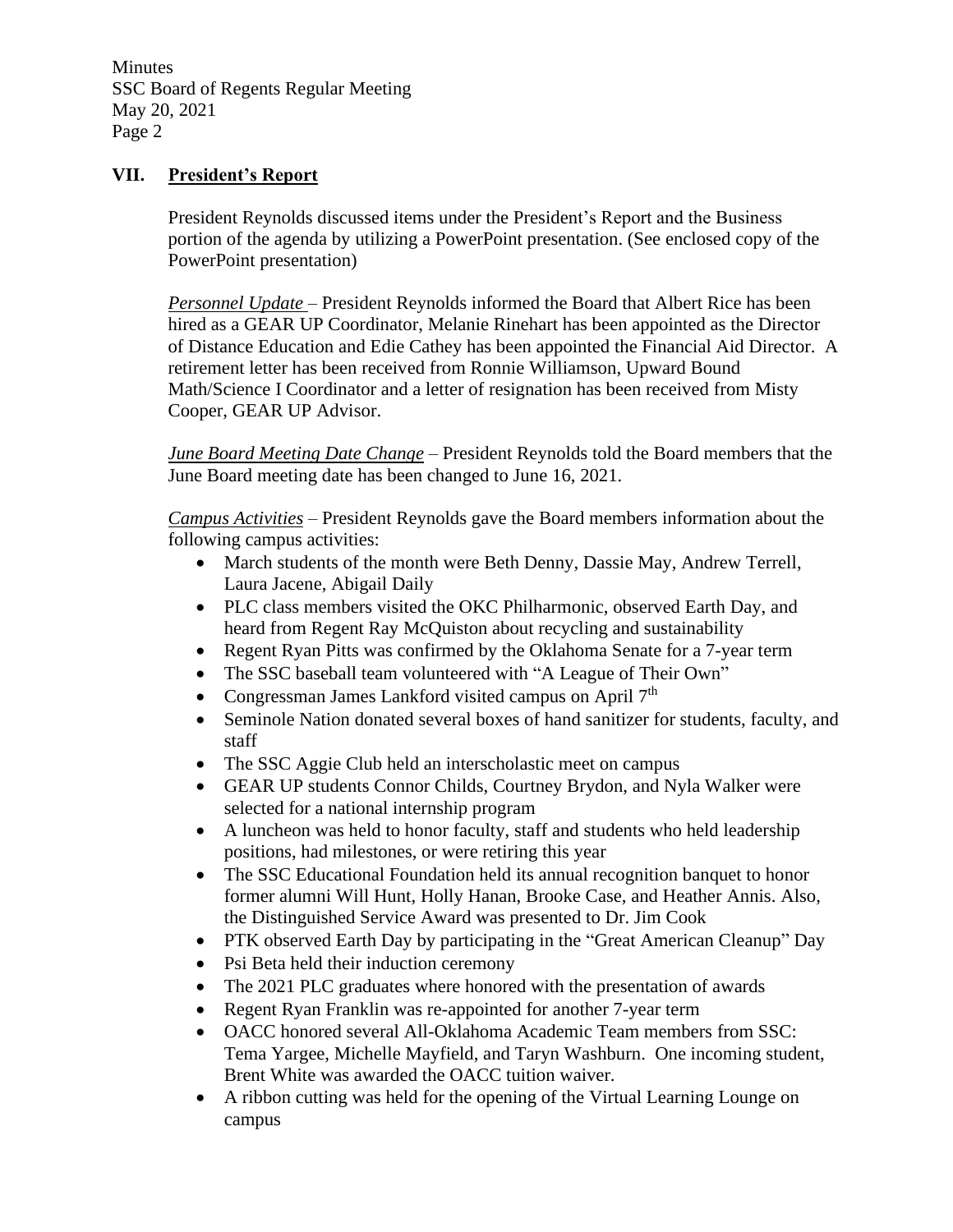- A Year-end bash was held on campus to celebrate the end of the semester
- The nursing pinning was held May  $6<sup>th</sup>$
- Commencement was held on May  $7<sup>th</sup>$
- SSC and ECU students collaborated to do volunteer work in Ada at a women's shelter
- President Reynolds gave an update on SSC sports
	- o The women's basketball team won the conference title
	- o Women's head basketball coach Rita Story-Schell was named NJCAA Region II Coach of the Year
	- o The SSC baseball team had players that were honored as Region II Division I All-Region Team
	- o SSC men's and women's golf teams competed in national tournaments
	- o Head softball coach Amber Flores was named the NJCAA Region II Coach of the Year
	- o SSC softball player Shea Moreno was named NJCAA Region II Most Valuable Player
	- o The women's softball team won the district champion ship and will head to the national tournament in Yuma, Arizona
	- o Head women's soccer coach Dan Hill was named the Region II Coach of the Year
	- o The women's soccer team won the district champion ship and will head to the national tournament in Evans, Georgia
	- o SSC soccer team members were awarded 1st Team All-Region Honors and 2<sup>nd</sup> Team All-Region Honors
	- o Head women's soccer team coach Dan Hill was awarded the Coach of the Year award
- President Reynolds and Ed Lemmings gave an update on the storm damage repair and progress on addressing deferred maintenance on campus
- President Reynolds told the Board members about the development of online degree programs
- President Reynolds gave an update on COVID numbers on campus
- President Reynolds told the Board members about the development of the Technology Services Task Force
- President Reynolds told the Board members about the current Diversity, Equity and Inclusion campus-wide survery

# **VIII. Business**

# **Motion to Enter into Executive Session to discuss the position of Vice President for**

**Fiscal Affairs** –The Board retired into executive session to discuss the position of the Vice President for Fiscal Affairs. Regent Cain made a motion to enter into executive session and Regent Pitts seconded this motion. Roll call was as follows: Cain, yes; Hyden, yes; Donaho, yes; Pitts, yes, McQuiston, yes and Morgan, yes.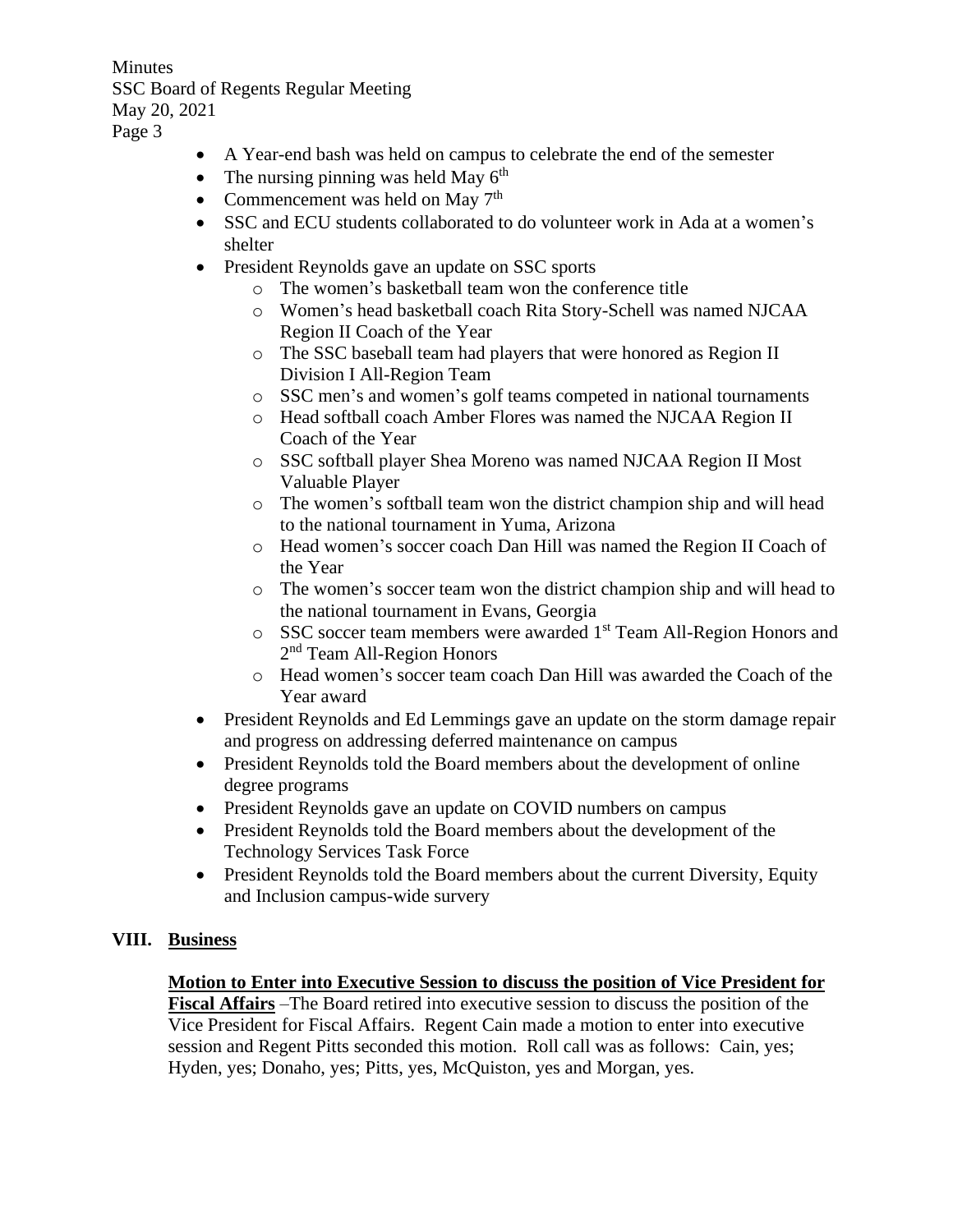> **Motion to Enter into Open Session** – Regent Morgan recommended that the Board go back into open session to present a motion on the item discussed in executive session. Regent Donaho made a motion to enter back into open session and Regent Pitts seconded this motion. Roll call was as follows: Cain, yes; Hyden, yes; Donaho, yes; Pitts, yes, McQuiston, yes and Morgan, yes.

> **Motion on the position of Vice President for Fiscal Affairs** – Chairman Morgan recommended that Courtney Jones' letter of resignation be accepted and he expressed his appreciation to Ms. Jones for her work as Vice President for Fiscal Affairs. Regent McQuiston made a motion to accept Ms. Courtney Jones' letter of resignation from the position of Vice President for Fiscal Affairs and Regent Hyden seconded this motion. Roll call was as follows: Cain, yes; Hyden, yes; Donaho, yes; Pitts, yes, McQuiston, yes and Morgan, yes.

> **Approval of Removal of Campus Mask Mandate** – President Reynolds provided information about a mask mandate implemented by the SSC Board of Regents at the July 2020 Board meeting. She stated that, with the availability of the vaccine and the reduction of positive cases of COVID-19 on campus, she recommended removal of the mandate but will continue to monitor the situation. Regent McQuiston made a motion to authorize the President to remove the mask mandate with some exceptions made in labs, classrooms and other areas where social distancing is not possible. Additionally, the Regents authorized the President to monitor the situation and re-implement the mandate if the situation warrants. Regent Pitts seconded this motion. Roll call was as follows: Cain, yes; Hyden, yes; Donaho, yes; Pitts, yes, McQuiston, yes and Morgan, yes.

> **Acceptance of Bid from Central Sheet Metal, LLC** – President Reynolds presented information about bids received for the replacement of the Raymond Harber Field House roof. The lowest bid in the amount of \$158,040 was received from Central Sheet Metal, LLC. Regent Donaho made a motion to accept the bid from Central Sheet Metal, LLC and Regent Cain seconded this motion. Roll call was as follows: Cain, yes; Hyden, yes; Donaho, yes; Pitts, yes, McQuiston, yes and Morgan, yes.

# **IX. Consent Agenda**

Regents were presented information concerning items on the Consent Agenda. President Reynolds recommended approval of these items. Regent Hyden made a motion to approve the Consent Agenda items and Regent Cain seconded the motion. This motion was approved unanimously.

The Consent Agenda was as follows:

- 2021-2022 Events and Employee Holiday Schedule
- Cooperative Agreement Request for the Associate in Applied Science in Business Operations (114) – Wes Watkins Technology Center
- Cooperative Agreement Request for the Associate in Applied Science in Business Operations (114) – High Plains Technology Center